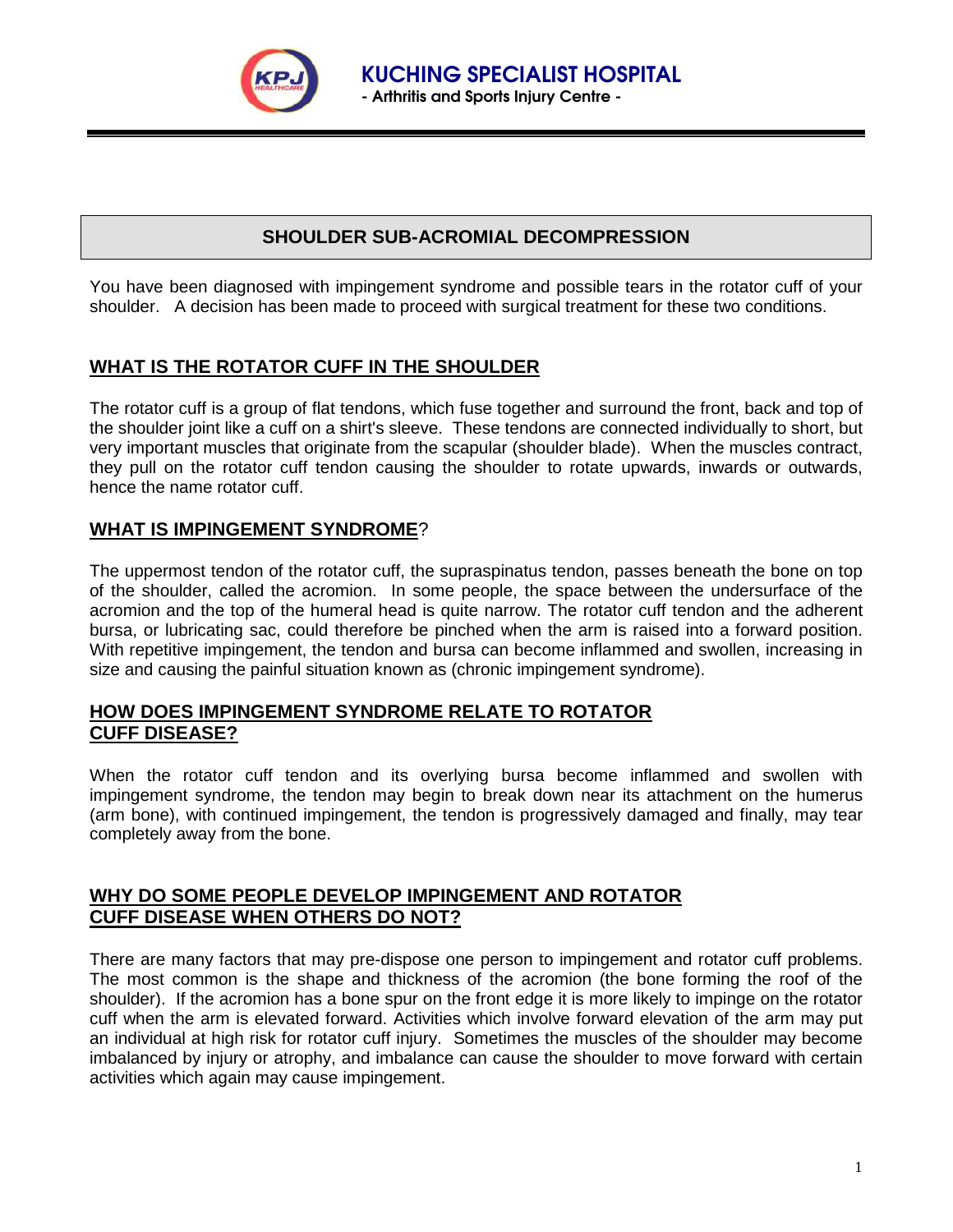### **HOSPITAL ADMISSION**

You will be admitted to hospital on the day of surgery. Your anaesthetist will examine you on the ward and discuss the anaesthetic issues with you.

## **THE OPERATION**

You will be taken to the operating theatre before your surgery and after a suitable anaesthetic has taken place, a 5 to 12 linear skin cut will be placed on the top of your shoulder. The rough protruding part of your acromion that is causing the impingement problem will be removed. This will enlarge the space for the rotator cuff that glides underneath your acromion. Also, if the bursa is thickened and inflammed it will/ be excised. One of the ligaments in this area, known as the coraco-acromial ligament is also excised, as it is usually thickened and may be calcified. The excision of the ligament together with the bursa will further enlarge the space available for your cuff to glide underneath the acromion. Attention is then directed to the rotator cuff itself. This is inspected and the tear located. If the tear is amenable to repair, this is performed using non-absorbable sutures, sometimes using very small bone anchors that you may be able to see on the post-operative x-rays. Unfortunately, sometimes the tear is so large that repair is not technically possible. In this case, repair will not be attempted. The next step is to close the tissues and skin wound, you will then have local anaesthetic inserted into the area together with a drain. You will then be placed in an arm sling to support your shoulder.

## **RECOVERY**

When you wake up you will be in the recovery ward for approximately 30 minutes, after which you will be taken to your room in the hospital ward. You will normally spend one to two days in hospital but you may leave the hospital on the day of surgery if your condition and pain permits.

It is very important to realise that in such an operation, post-operative physiotherapy and rehabilitation is of the utmost importance. You will need to see your physiotherapist in hospital, who will instruct you in the appropriate exercises that you should perform, and more importantly on activities and movements that you should avoid. You need to make sure that you have an outpatient physiotherapy appointment before leaving the hospital. The rehabilitation program is variable and depends on several factors including the presence or absence of Rotator Cuff tears and whether these tears have been repaired or not and also the amount of tension on the repair which is again related to the size and the quality of tissues.

Your surgeon will review your wound in the rooms two weeks after surgery where the sutures will be removed. If during that period you have any concerns regarding your wound or the possibility of infection, please to not hesitate to contact your surgeon.

The following post-operative rehabilitation is a general guide only and you should consult with your physiotherapist regarding the most appropriate exercises and rehabilitation procedures that best suit your condition and type of operation that was performed.

#### **COMPLICATIONS**

Shoulder Sub-Acromial Decompression, like all operations, can have certain complications. Although they are rare, they do happen. Please read the following list carefully and feel free to ask your surgeon if you have any queries.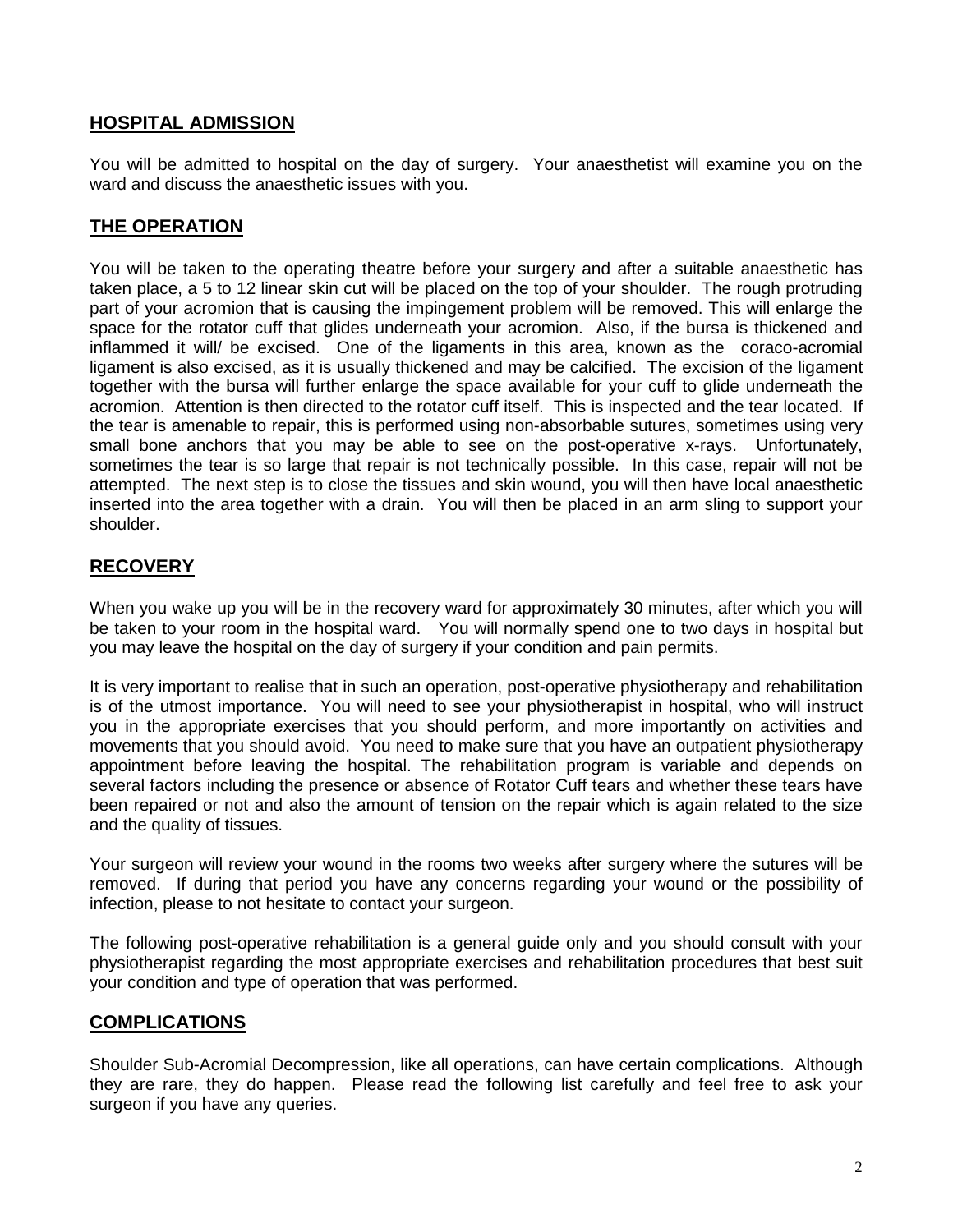- 1. Anaesthetic related complications
- 2. Allergic reactions to medications and material used before, during And after the operation
- 3. Blood loss/haemorrhage
- 4. Infection
- 5. Fractures
- 6. Re-rupture of rotator cuff repairs
- 7. Nerve and vessel injury
- 8. Sympathetic Dystrophy
- 9. Painful, thickened or unsightly scar
- 10. Joint stiffness
- 11. Residual or incomplete pain relief
- 12. Clots (Thromboembolic disease)
- 13. Strokes
- 14. Myocardial infarction
- 15. Shoulder weakness
- 16. Chest complications, e.g. Pneumonia
- 17. Urinary complications retention, infection
- 18. Renal failure
- 19. Thrombophlebitis
- 20. Wound breakdown

This is not a comprehensive list of all possible complications. If you do not understand the information, you should discuss your queries with your surgeon.

C: Protocol – Shoulder Sub-Acromial Decompression – Revised 7/7/03

#### **THREE-PHASE SHOULDER EXERCISE PROGRAMME**

Exercises progress from assisted to active, in conjunction with terminal stretching, and finally combine an active and terminal stretching programme with a resisted exercise programme concentrating on the external rotators and forward elevators.

**PHASE 1** - The programme begins with assisted forward flexion, using the opposite normal extremity for power (**Fig**. **46, top left**). Next come assisted external rotation, using a cane (**Fig. 46, top right**) , and extension,

powered by a stick. Once 30 degrees of extension has been obtained, the routine progresses to internal rotation, powered by the opposite arm (**Fig. 46**, bottom left). When 90 degrees of forward flexion has been achieved, pendulum exercises can be added (and used subsequently in the programme as warm-up exercises). Pulley exercises are an excellent method of achieving forward flexion, especially in bilateral disease. External rotation can be enhanced by grasping the hands behind the head in the abducted position.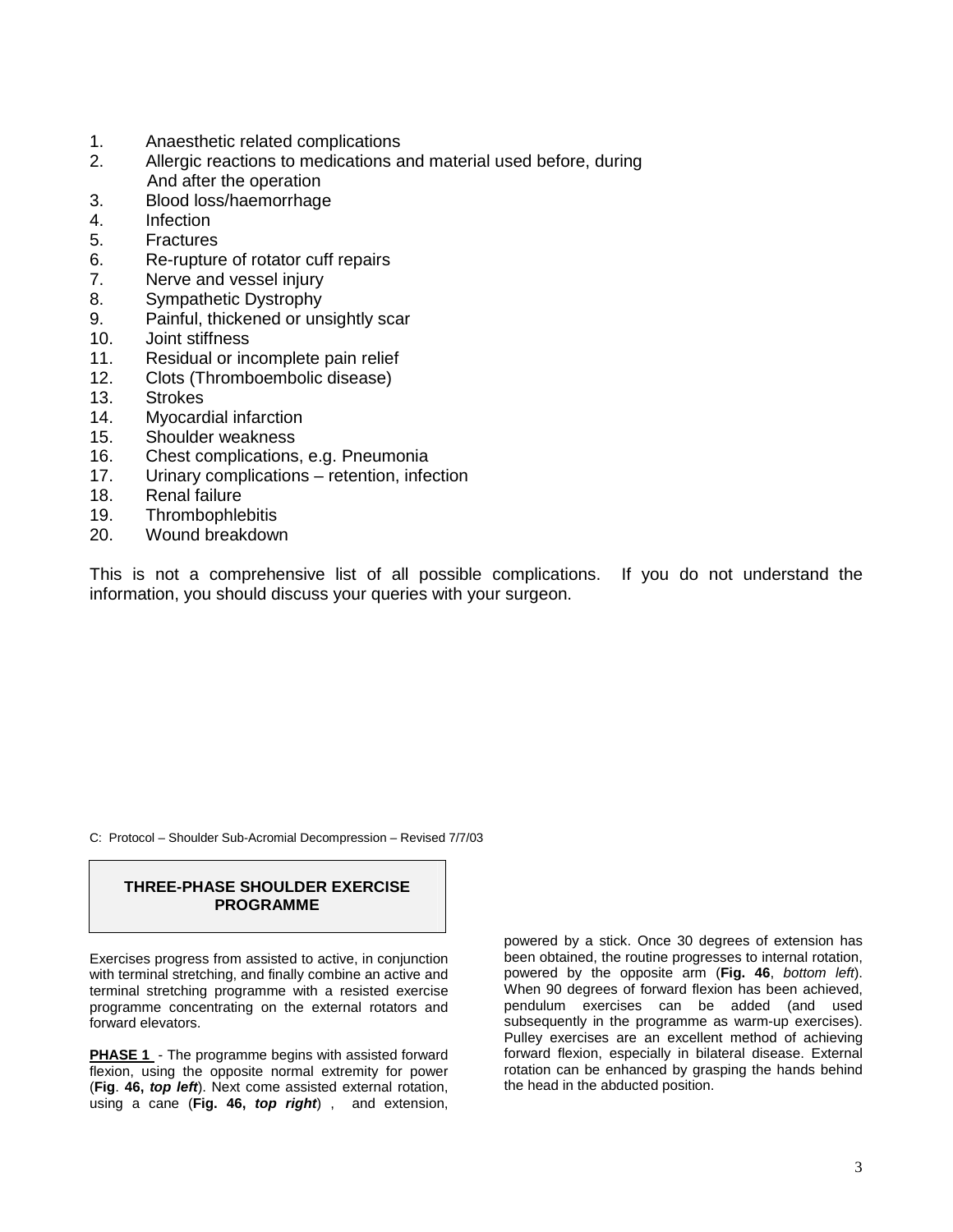**PHASE 2** - Active motion with terminal stretching programme. When passive range of motion is almost normal, the patient can proceed to an active programme. This can be done in conjunction with isometric exercises to increase muscle tone. The Phase 2 programme done in the early stages on an assisted basis can now be repeated actively. The opposite arm should still be used to stretch at the extremes of motion. It is frequently at this stage that the sling is discarded.

Resisted Programme. Once the active programme has been instituted and pain is relatively minimal, resisted exercises are added. These exercises consist of forward flexion for the anterior deltoid (**Fig.46 bottom center**.) and external rotation for the infraspinatus (**Fig.46.** bottom right). These seem to be the muscles that require the most intensive strengthening programme.

**PHASE 3** - Finally, stretching exercises are introduced. The last few degrees of motion in forward flexion and external rotation can be gained by hanging from a door or stretching in external rotation in the doorjamb. The overall goals of the programme are first to obtain motion and then to restore strength. After six months, three to five minutes of stretching and strengthening after a shower are beneficial. It is important to emphasise that successful rehabilitation after rotator repair takes time. It is prudent to inform the patient that it may take as long as six months before the arm can be elevated above the horizontal with comfort and confidence.



#### **FIGURE 46 – Shoulder Rehabilitation Programme.**

- **Top Left**: Assisted forward elevation with the opposite arm used for power.
- **Top Right**: Assisted external rotation using a stick and wand.
- **Bottom Left**: Assisted internal rotation using the opposite arm.
- **Bottom Center**: Resisted forward flexion to strengthen the anterior deltoid.
- **Bottom Right**: Resisted external rotation.

**(Reproduced with permission from Hawkins RJ: The rotator cuff and biceps tendon, in Evarts CM (ed): Surgery of the Musculoskeletal System, ed 2. New York, Churchill-Livingstone, 1990, pp 1393-1425.)** 

| FIGURE 46 |  |  |  |
|-----------|--|--|--|
|           |  |  |  |
|           |  |  |  |
|           |  |  |  |
|           |  |  |  |
|           |  |  |  |
|           |  |  |  |
|           |  |  |  |
|           |  |  |  |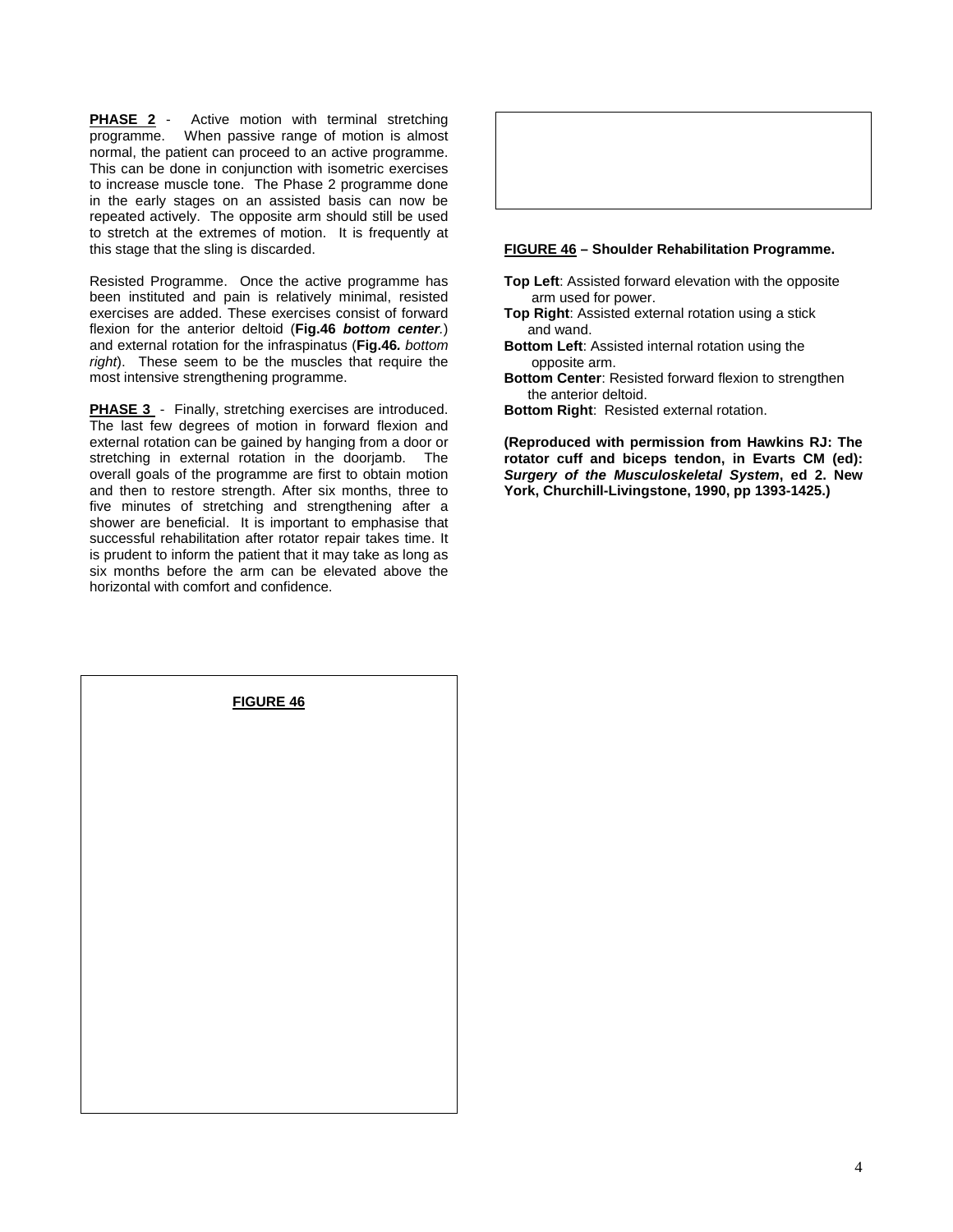## **APPENDIX (A)**

Shoulder operations, like all other operations, can be associated with certain complications. Although these are rare, they do occur. Please read the following list carefully and feel free to ask your surgeon if you have any queries.

#### **COMPLICATIONS**

- 1 Anaesthetic related complications.
- 2 Allergic reactions to medications and material used before, during and after the operation.
- 3. Blood Loss/Haemorrhage
- 4. Infection
- 5. Fractures
- 6. Sympathetic dystrophy
- 7. Re-rupture of rotator cuff repairs.
- 8. Painful, thickened or unsightly scar.
- 9. Joint Stiffness.
- 10. Residual or incomplete pain relief.
- 11. Myocardial Infarction
- 12. Nerve and vessel injury.
- 13. Chest complications, e.g. Pneumonia
- 14. Urinary complications Retention, Infection.
- 15. Renal Failure.
- 16. Thrombophlebitis.
- 17. Wound breakdown.
- 18. Shoulder weakness.
- 19. Clots (Thromboembolic disease).
- 20. Strokes
- 21. Nerve injury and paralysis.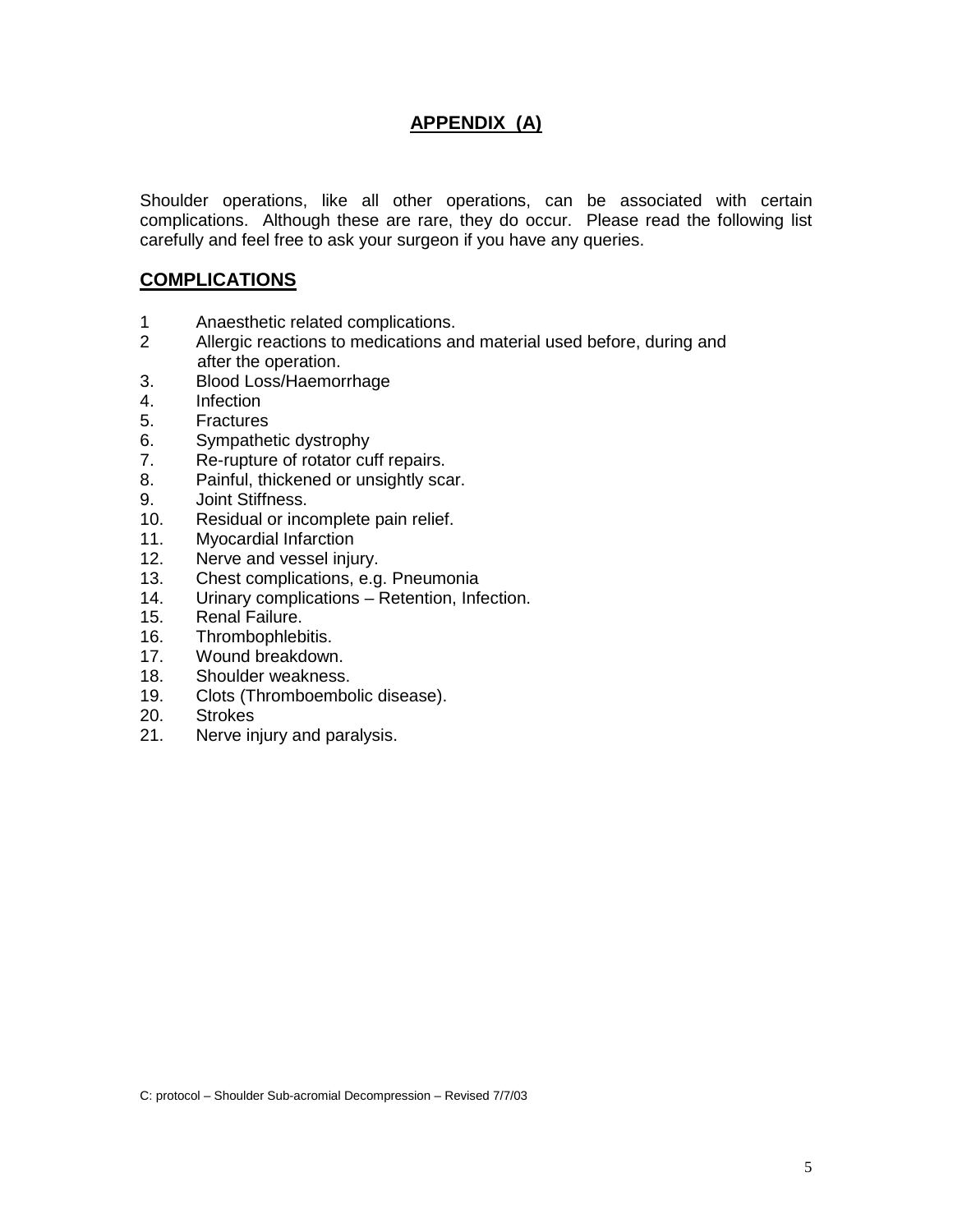#### **CONSENT FOR OPERATION**

I ………………………………………..……………………. (Name), of …..… ……………..………..…. ……………………………………………………….….……………………………….…… …..(Address) hereby give consent to Dr Lee Woo Guan to perform the following operation/procedures. …………………………………………………………………………………………………….……...……

…………………………………………………………………………………………………….……...……

I declare that the nature of the operation/procedure (operations/procedures) and the possible complications have been explained to me.

I am aware that the following risks/complications may result from the operation:-

COMMENTS: ………………………………………………………………………………………………..

.……..…………………………………………………………………………………………………………

I understand and accept these risks. I understand that my surgeon may decide to change aspects of the operative procedure according to his judgement at the time of surgery.

I have read and understand all aspects of the proposed treatment, and I have been given a chance to ask questions and discuss all the issues related to my operation.

I accept the risks associated with the operation to be undertaken and give consent to the operation.

| C: Protocol Chaulder Cub Assemial Decembraccion Deviced 7/7/02 |  |
|----------------------------------------------------------------|--|

C:Protocol – Shoulder Sub-Acromial Decompression – Revised 7/7/03